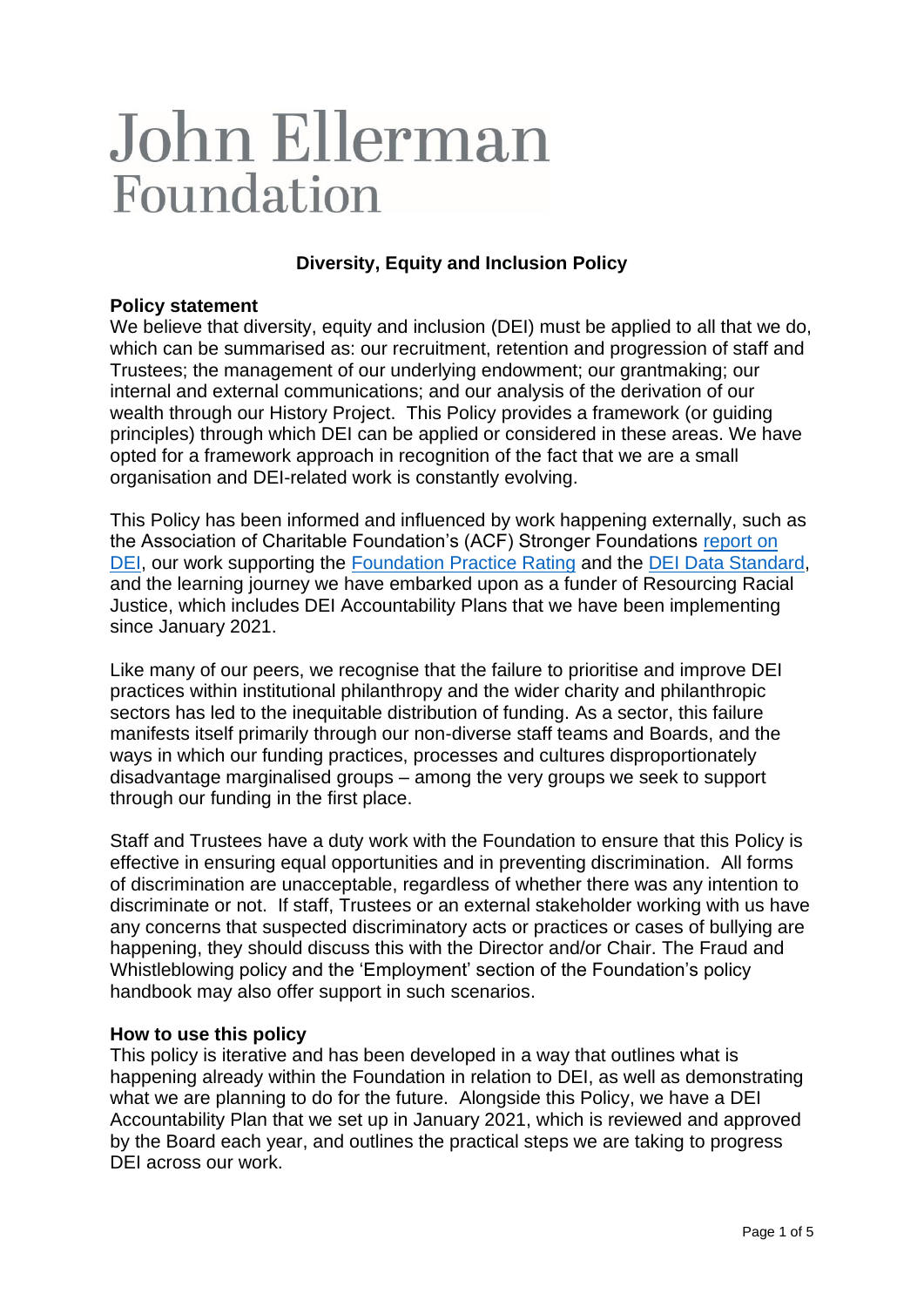The Director is responsible for ensuing all aspects of this Policy are delivered, with the DEI Lead Trustee on the Board. That said, the success of this Policy ultimately relies on unanimous support from Trustees and staff.

## **What is DEI**

The following definitions have been copied verbatim from [ACF's DEI Report](https://www.acf.org.uk/common/Uploaded%20files/Research%20and%20resources/Stronger%20foundations/ACF_DEI_Thepillarsofstrongerfoundationpractice_final.pdf) (page 13), and they were adapted by ACF from Grantcraft's 2018 report 'From Words to Action: A practical philanthropic guide to diversity, equity and inclusion'.

"Diversity" is defined broadly to include various elements of human difference, including gender, race and ethnicity, faith, sexual orientation, disability and class. Nuanced definitions of diversity also recognise the intersectional nature of identity and the complex and cumulative ways in which different forms of discrimination (based upon these attributes) combine, overlap, and intersect.

"Equity" involves the promotion of justice and equality of opportunity and outcomes within the procedures, processes and distribution of resources by institutions or systems. Tackling inequity requires an understanding of the underlying or root causes of disparities, both at the point of access and in terms of outcomes, within our society.

"Inclusion" refers to the degree to which diverse individuals are able to participate fully in all aspects of activity, including decision-making. While a truly 'inclusive' group is necessarily diverse, a 'diverse' group may or may not be 'inclusive'.

## **Recruitment, retention and progression of staff and Trustees**

We are striving to be an employer that champions and role models equal opportunities and inclusion, as well as recruiting based on aptitude and ability. From 2022 onwards, we have agreed to collect the diversity data of staff and Trustees (previously we only collected this data for Trustees), and share this information in our Annual Report and Accounts. However, given the small size of our staff team and Trustee Board, we will not share any information that risks identifiable information they may not wish to share becoming publicly known. We will use the data to inform our thinking when going out to recruit to vacancies, and state on adverts if we are looking to encourage applications from particular groups that are not currently wellrepresented within our organisation. We will also consider whether we would like to develop and publish public facing plans or targets about if or how we might diversify our staff team and Trustees.

When recruiting we will consider best and promising practice in relation to DEI, such as:

- anonymised applications and shortlisting
- promoting roles within networks with reach into groups that are not wellrepresented in the organisation
- writing adverts, job descriptions and person specifications that are inclusive
- making explicit reference to wanting to encourage applications from people with diverse backgrounds
- offering reasonable adjustments to accommodate interviews and future working needs (e.g. hybrid working).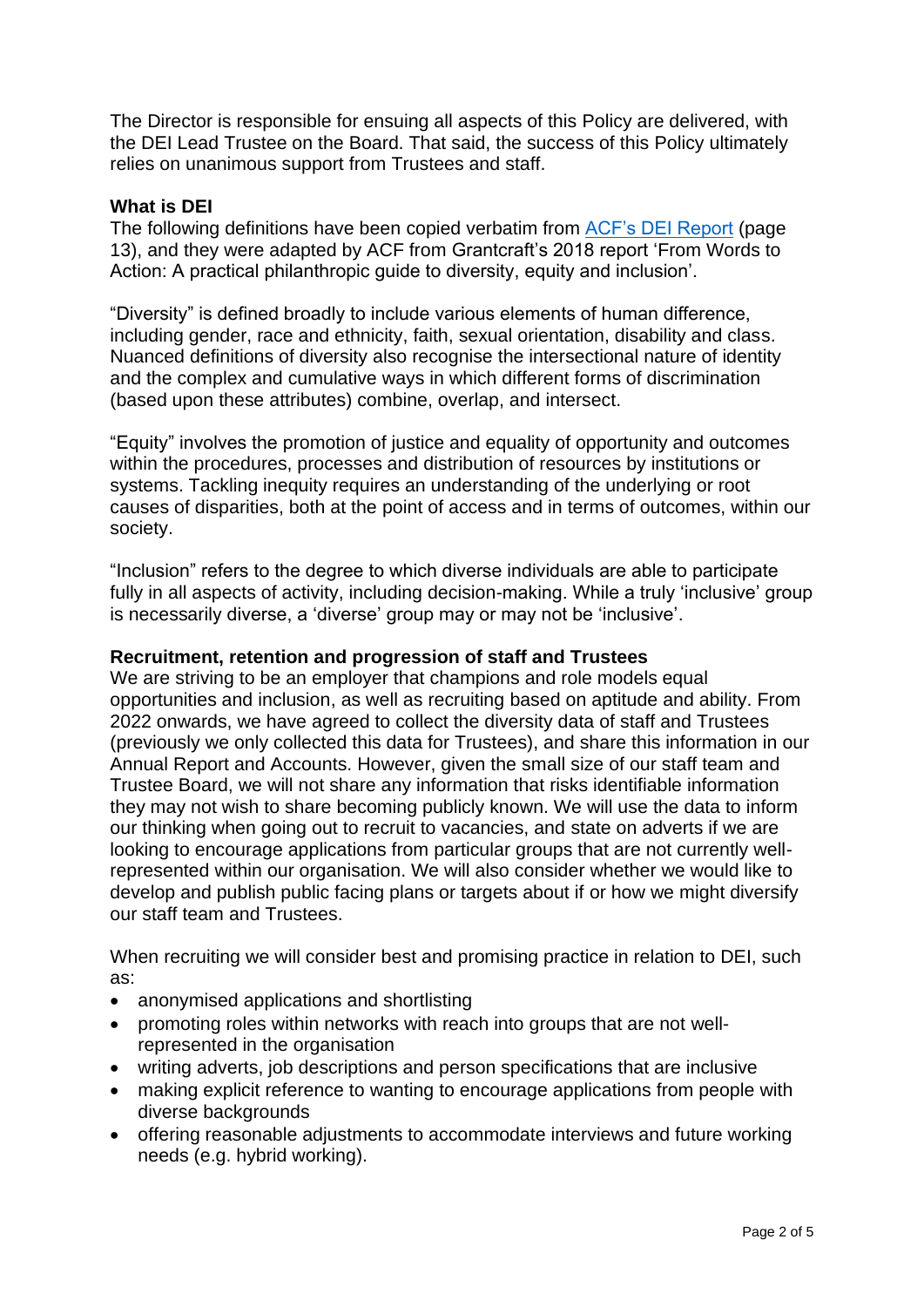We ensure that all our staff and Trustee roles are recruited to formally and externally, with all salaries and benefits stated explicitly and a clear reference to the accommodations can be made for example for disabled people or people managing health conditions or caring responsibilities etc. We carry out recruitment both inhouse and using external recruiters. On the latter, we ensure that the recruiter has robust and effective processes in place in relation to DEI and that they have a strong track record in placing diverse candidates in organisations.

The staff, Trustees and/or recruiters responsible for shortlisting, interviewing and selecting candidates are clearly informed of the selection criteria, and of the need for their consistent application. All applicants are interviewed by at least two people. All questions that are put to the applicants relate solely to the requirements of the job. If it is necessary to assess whether personal circumstances affect the performance of the job, this are discussed objectively, on the basis of the requirements of the job. For example, if there is an occasional requirement to work during the evening, *all*  candidates will be asked whether they can meet this requirement.

When appointing, training, developing and promoting staff (or Trustees) this is on the basis of aptitude and ability primarily. Where someone might require reasonable adjustments, we do all that we can to accommodate these, as we believe that those working for us are entitled to a working environment which promotes dignity and respect to all, and all are responsible for ensuring that such an environment exists. No form of intimidation, bullying or harassment is tolerated. All terms of employment and benefits etc. are reviewed from time to time, in order to ensure that there is no unlawful discrimination on the grounds of any of the protected characteristics.

To support the retention and progression of our staff and Trustees, we ensure that alongside sustaining an empowered and positive organisational culture, they receive a proper induction (including a subsequent probation period), training, regular supervision and appraisals and an up-to-date Policy Handbook. Where there is the opportunity for promotion, we consider all suitable candidates internally and externally regardless of their protected characteristics. Ultimately, all employees are helped and encouraged to develop their full potential.

We are committed to making reasonable adjustments for members of the team and Trustees that require this, including those who find themselves in changed circumstances in relation to the area of disability. Reasonable adjustments are made in partnership with the individuals concerned, and if this is not possible then we seek expert legal and HR advice to determine our best next steps.

#### **Management of our underlying endowment**

We adopted our current Investment Policy in 2020, and the management of our underlying endowment forms an important part of our Strategy for 2022-25. The Investment Policy and Strategy challenge us to think deeply about the ways in which we seek to ensure that our investment decisions are not poorly aligned to our organisational aim, values and funding categories.

We are currently invested in a way that takes into account environmental, social and governance (ESG) factors alongside financial returns. These funds do consider DEI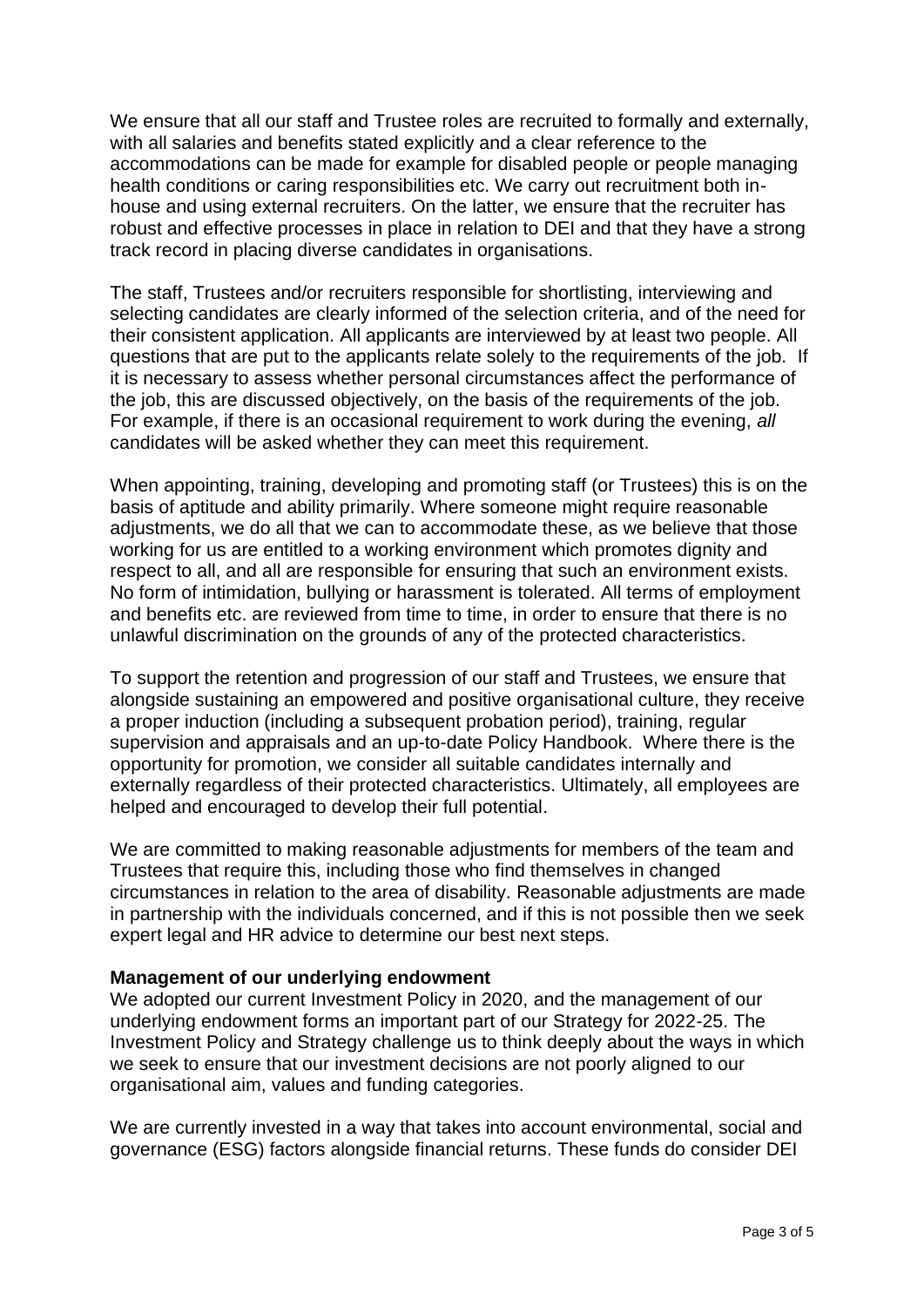in their decision making on what organisations to invest in on our behalf, e.g. by considering Board and staff diversity of organisations.

However, at present, our focus with our fund managers is to consider the ways in which we can effectively challenge investments that are exacerbating the climate and nature crises and therefore limit our ability to reach global net zero targets.

By 2025, we will have a clearer idea about what responsible investing means to us in terms of DEI too, by learning from what we are already doing and continuing to have much needed conversations internally and with those we work with externally about this.

#### **Our grantmaking**

The following initiatives support the ways in which we consider DEI in our grantmaking:

- IVAR's Flexible Funders pledge, of which we are a signatory
- The DEI Data Standard
- ACF's Stronger Foundations pillar on DEI
- The Foundation Practice Rating
- Our work with the Resourcing Racial Justice funder collaboration
- Our independently commissioned perception audits with our grant-holders and applicants.

We also receive a great deal of feedback and insights on our grantmaking and DEI in relation to our grantmaking through our interactions and work with our peer funders, grant-holders and applicants.

These initiatives and interactions feed into our annual formal reviews of our funding literature and processes, in terms of:

- our funding guidelines
- our online application portal
- our website material
- our pre-application advice offer
- our grant support process in terms of a named point of contact, payments and progress reporting.

This review includes a consideration of DEI and how we can make our processes more inclusive. This has resulted in a myriad of changes like offering our funding guidelines in the Welsh language and providing more information on our application process.

We are also committed to learning if we are failing to support particular organisations led by or working with and for communities from different diverse backgrounds within our grantmaking – be that through a lack of applications in the first place from such groups, or the Foundation not progressing their applications. To this end, we are currently collecting numerical data on this and this will be used to inform action in terms of how we promote our funding to these groups, offering guidance and preapplication support in different formats, upskilling ourselves so we are better able to engage with these groups and understand the needs of their sectors, and outlining